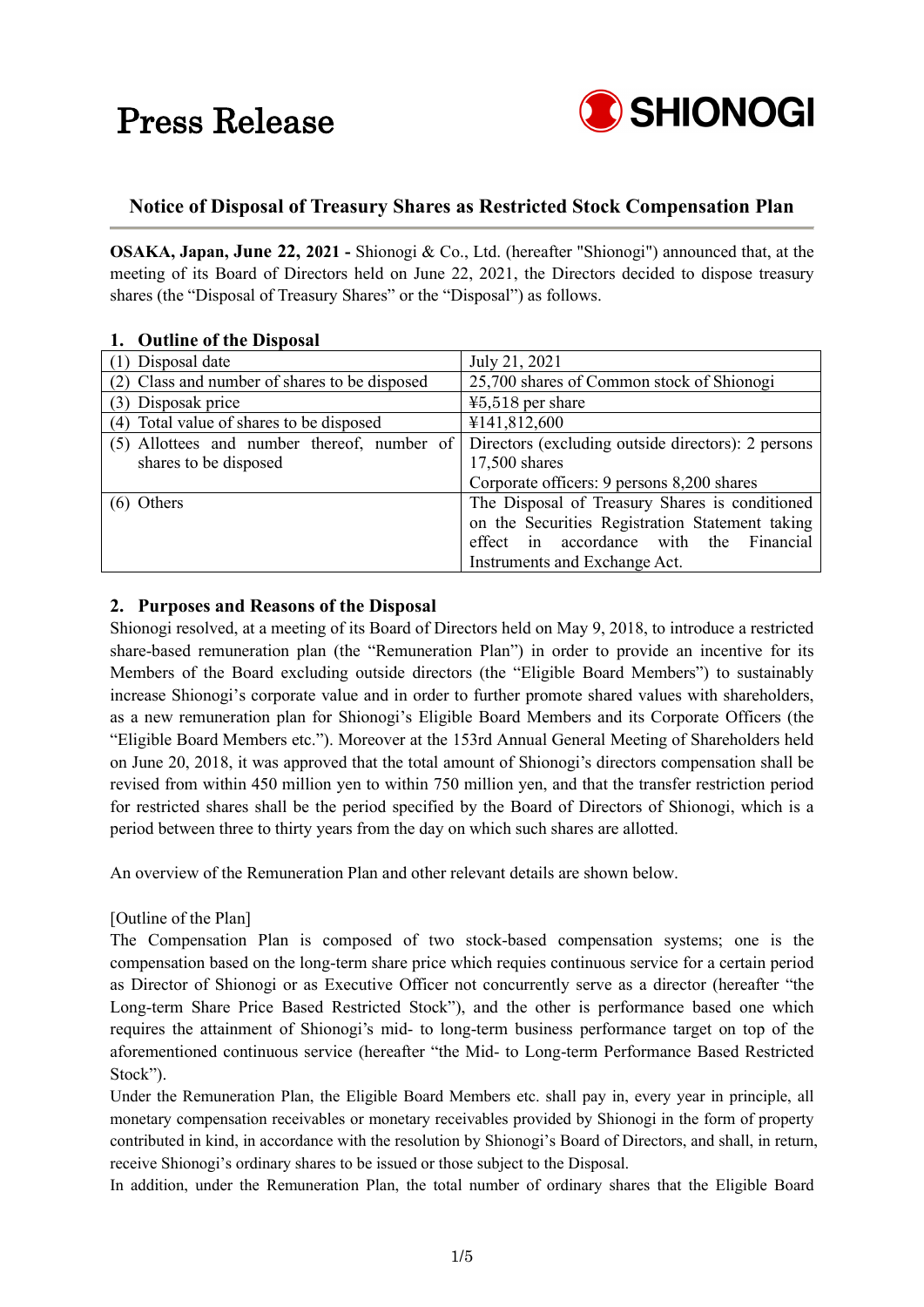

Members receive by issuance or Disposal by Shionogi shall be no more than 75,000 shares per year and the paid-in amount per share shall be determined by the Board of Directors based on the closing price of Shionogi's ordinary shares on the First Section of the Tokyo Stock Exchange on the business day immediately preceding the date of each resolution by the Board of Directors (or the closing price on the transaction day immediately prior thereto if no transaction is made on such business day) or any other amount within the extent that the amount will not be particularly advantageous to Eligible Board Members who will subscribe Shionogi's ordinary shares under the Remuneration Plan.

Furthermore, the issuance or Disposal of Shionogi's ordinary shares under the Remuneration Plan shall be subject to a restricted share allotment agreement (the "Allotment Agreement") to be entered into by and between Shionogi and each Eligible Board Members etc. as outlined 1)~4) shown below.

1) the Eligible Board Members etc. may neither transfer, create a security interest on, nor otherwise dispose of the Shares during a certain restriction period,

2) Shionogi may make gratis acquisition of the Shares under certain circumstances,

3) the Eligible Board Members etc. has held any of the positions of director or executive officer who does not concurrently serve as director throughout the restriction period,

4) As for the Mid- to Long-term Performance Based Restricted Stock, adding to the condition of 3) shown above, Shionogi shall lift the transfer restriction according to the achievement level of the quantitative targets Shionogi has set in the mid-term business plan SGS2020 (for example, ROE), which the meeting of its Board of Directors set at the end of the restriction period.

Considering the purpose of the Plan, our current business results, responsibility of the Eligible Board Members etc., and levels of compensations for directors and executives officers, Shionogi has decided to provide the Long-term Share Price Based Restricted Stock and the Mid- to Long-term Performance Based Restricted Stock as follows.

- 1) the Long-term Share Price Based Restricted Stock: monetary compensation claims of ¥33,108,000 (common stock 6,000 shares), monetary claims of ¥45,247,600 (common stock 8,200 shares)
- 2) the Mid- to Long-term Performance Based Restricted Stock: monetary compensation claims of ¥63,457,000 (common stock 11,500 shares)

(hereafter, the total sum of 1) and 2) as the "Monetary Compensation Claims" and the "Common Stocks Allotted")

In addition, considering that the purpose of introduction of the Remuneration Plan is to provide an incentive to sustainably increase Shionogi's corporate value and further promote shared values with shareholders, Shionogi has decided the transfer restriction period for the Long-term Share Price Based Restricted Stock to be thirty years, and for the Mid- to Long-term Performance Based Restricted Stock to be three years in common with stock-based compensations allotted after the meeting of the Board of Directors held on June 20, 2018.

With the Disposal of Treasury Shares, 11 Eligible Board Members etc., the planned allottees of shares, shall pay in all of the Monetary Compensation Claims, which are claims against Shionogi, in the form of property contributed in kind for acquisition of the restricted shares, and shall receive the Common Stocks Allotted pursuant to the Remuneration Plan.

### **3. Overview of the Allotment Agreement**

- (1) Transfer restriction period:
	- 1) the Long-term Share Price Based Restricted Stock: July 21, 2021~July 20, 2051
	- 2) the Mid- to Long-term Performance Based Restricted Stock: July 21, 2021~August 1, 2024
- (2) Conditions for releasing transfer restriction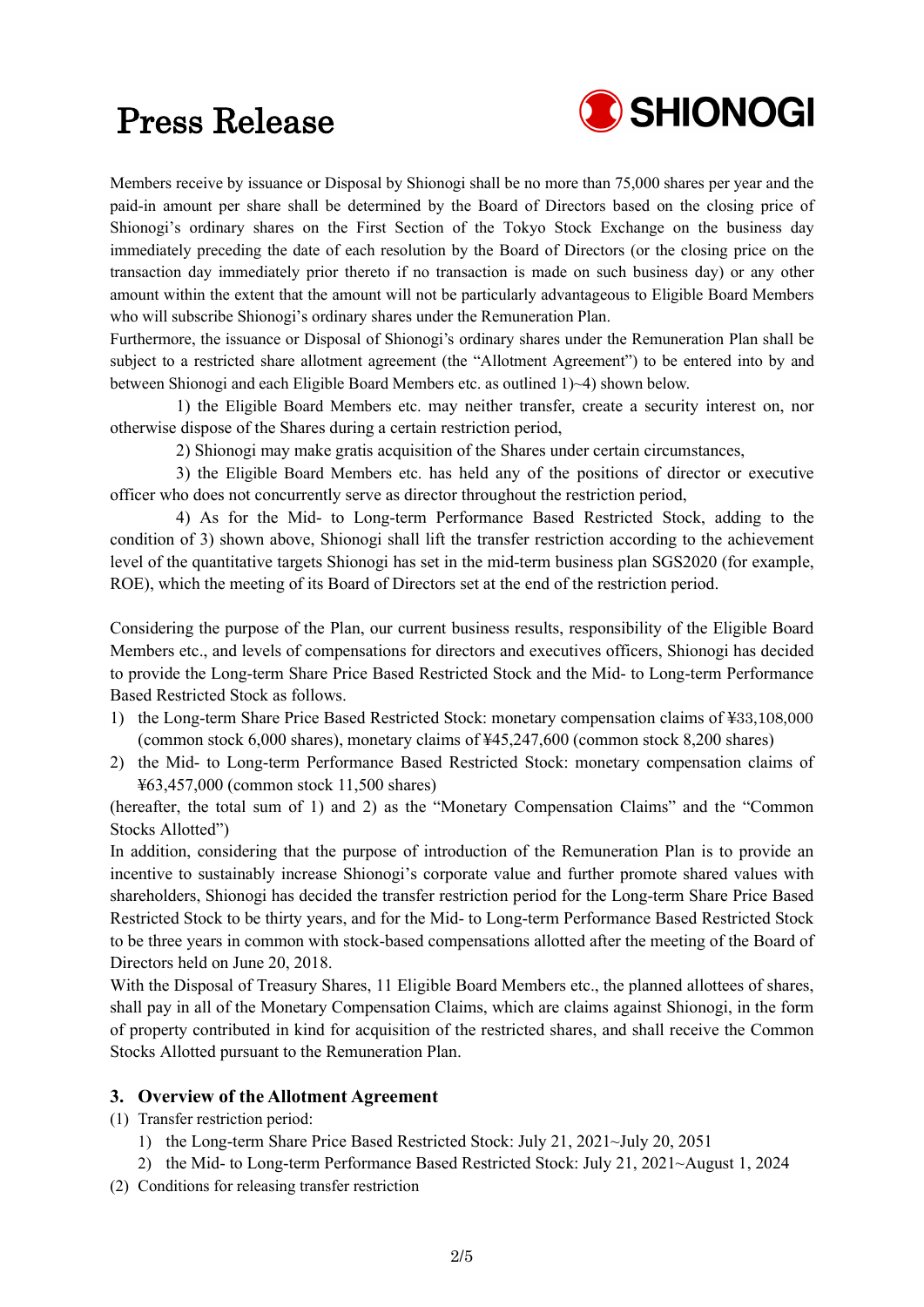

- 1) the Long-term Share Price Based Restricted Stock On the condition that the Eligible Board Members etc. maintain the positions of Shionogi's Member of the Board or its Corporate Officer not concurrently serving as Member of the Board continuously during the transfer restriction period, the Company shall release transfer restriction for all of the allotted shares at the expiration of the transfer restriction period.
- 2) the Mid- to Long-term Performance Based Restricted Stock On the condition that the Eligible Board Members maintain their positions of Shionogi's Member of the Board or its Corporate Officer not concurrently serving as Member of the Board continuously during the transfer restriction period, Shionogi shall release transfer restriction for the number of allotted shares, which are calculated by multiplying the number of shares that the Eligible Board Members obtain at the expiration of the transfer restriction period by the release rate that is determined by the achievement degree in the period of the Mid- to Long-term Performance Based Restricted Stock is targeted (the "Evaluation Period"). The release rate is applied against the number of shares by multiplying, ranging from 0% to 100%. The achievement degree shall be totally evaluated by revenue, overseas sales, operating profit on core businesses, ROE and the growth rate of Total Shareholders Return (TSR) in the peer group etc., under our vision of "To grow sustainably as a drug discovery-based pharmaceutical company contributing to a more vigorous society through improved healthcare."
- (3) Treatment in cases the Eligible Board Members etc. retire from its position due to expiration of the term of office, reaching retirement age, or other due cause
	- 1) Time of release
		- 1. the Long-term Share Price Based Restricted Stock

In the event that an Eligible Board Members etc. resigns or retires from the position of Shionogi's Member of the Board or its Corporate Officer not concurrently serving as Member of the Board during the transfer restriction period due to the expiry of term of office, attainment of retirement age, or other justifiable reason (including resignation or retirement by death), the transfer restrictions shall be lifted at the time immediately after the resignation or retirement.

2. the Mid- to Long-term Performance Based Restricted Stock

In the event that an Eligible Board Members resigns or retires from the position of Shionogi's Member of the Board or its Corporate Officer not concurrently serving as Member of the Board during the transfer restriction period due to the expiry of term of office, attainment of retirement age, or other justifiable reason (including resignation or retirement by death), the transfer restrictions shall be lifted at the time immediately after the resignation or retirement.

- 2) Number of shares subject to release
	- 1. the Long-term Share Price Based Restricted Stock
		- The number of shares of the Eligible Board Members etc. whose transfer restrictions are lifted shall be calculated by multiplying the number resulting when the period of office of the Eligible Board Members in the transfer restriction period (expressed in months) is divided by 12 (calculated for each year, if that number exceeds 1, then make it 1) by the number of the Allotted Shares held at the time of resignation or retirement (provided, however, fractional shares less than one share will be dropped from the number of shares obtained by the calculation).
	- 2. the Mid- to Long-term Performance Based Restricted Stock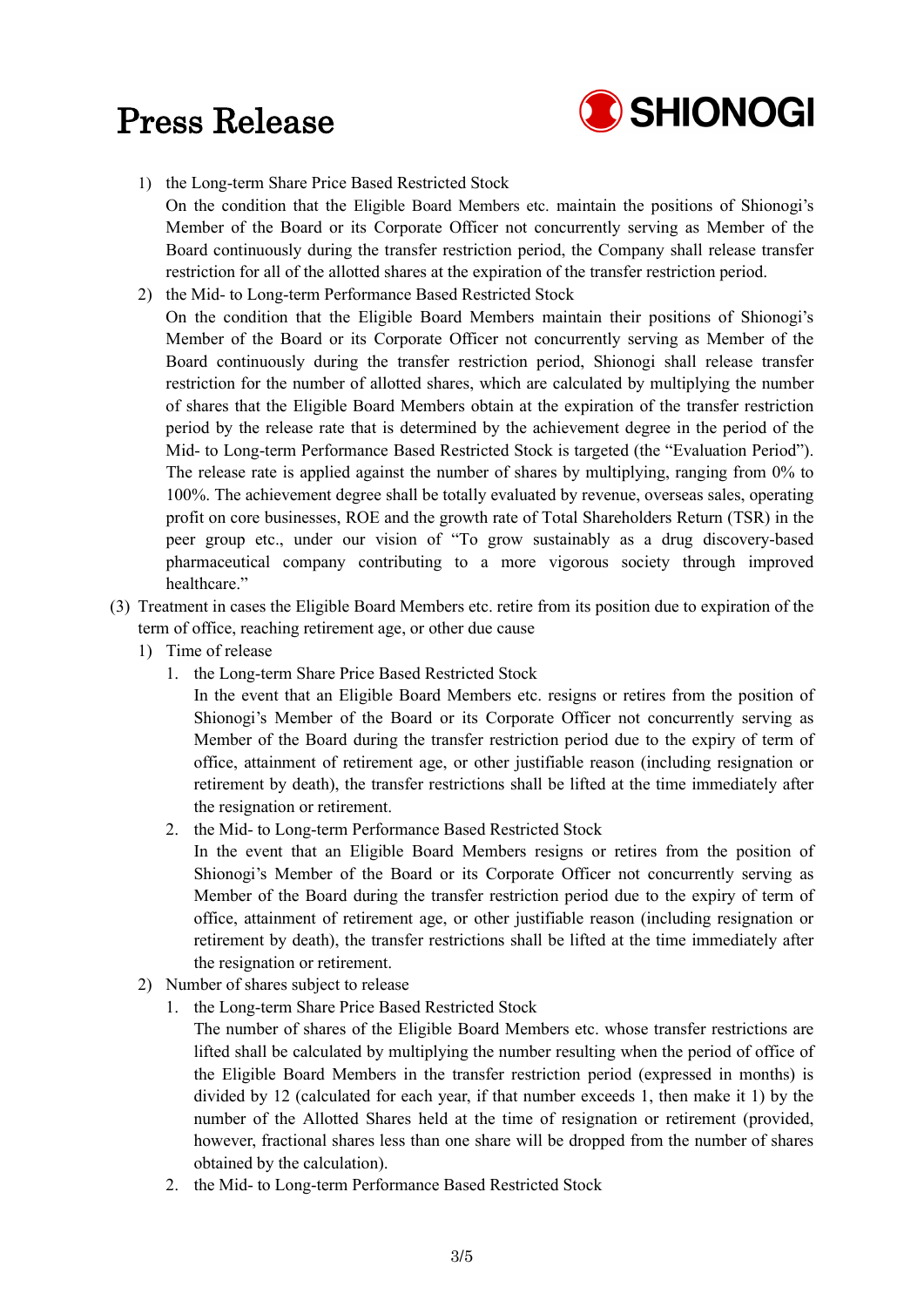

The number of shares of the Eligible Board Members whose transfer restrictions are lifted shall be calculated by multiplying the cacellation rate according to the achievement of performance goals, by the number of the Allotted Shares held at the time of resignation or retirement (provided, however, fractional shares less than one share will be dropped from the number of shares obtained by the calculation).

The Allotted Shares in 2018 and 2019 shall be calculated in the same manner.

(4) Take-back without cost by the Company

The Company shall automatically take back all the allotted shares without cost immediately after expirationof the transfer restriction period, if transfer restriction on the allotted shares in question is still to be released.

(5) Control of stocks

To ensure compliance with the transfer restriction during the transfer restriction period, the allotted shares shall be managed in a dedicated account at Nomura Securities Co., Ltd., opened by the Eligible Board Members etc. The Company execute the memorandum on the control of the dedicated accounts of the Eligible Board Members etc., with Nomura Securities Co., Ltd., in order to secure the effectiveness of the transfer restriction pertaining to the allotted stocks. In addition, the Company shall separately obtain the consent from the Eligible Board Members etc., on the contents of the transfer restriction etc.

(6) Treatment during reorganization, etc.

If, during the transfer restriction period, matters relating to a merger agreement in which Shionogi is the dissolving company, a share exchange agreement or share transfer plan in which Shionogi becomes a wholly owned subsidiary, or other reorganization are approved at Shionogi's General Meeting of Shareholders (or in the case where the approval at Shionogi's General Meeting of Shareholders is not required, in relation to the reorganization in question, a meeting of its Board of Directors), based on the resolution of the Board of Directors, the number of shares that is reasonably calculated considering the number of months from the beginning of the transfer restriction period to the month including the approval day of the reorganization shall be released prior to the date the reorganization becomes effective.

- 1. the Long-term Share Price Based Restricted Stock The number of shares of the Eligible Board Members etc. whose transfer restrictions are lifted shall be calculated by multiplying the number resulting when the period of office of the Eligible Board Members in the transfer restriction period (expressed in months) is divided by 12 (calculated for each year, if that number exceeds 1, then make it 1) by the number of the Allotted Shares held at the time of resignation or retirement (provided, however, fractional shares less than one share will be dropped from the number of shares obtained by the calculation).
- 2. the Mid- to Long-term Performance Based Restricted Stock

The number of shares of the Eligible Board Members whose transfer restrictions are lifted shall be calculated by multiplying the cacellation rate according to the achievement of performance goals, by the number of the Allotted Shares held at the time of resignation or retirement (provided, however, fractional shares less than one share will be dropped from the number of shares obtained by the calculation).

#### **4. Basis of Calculation and Specific Details for the Payment Amount**

The Disposal of Treasury Shares to the Eligible Board Members etc., shall be funded by monetary compensation claims or monetary claims which the Company provided as the Restricted Stock